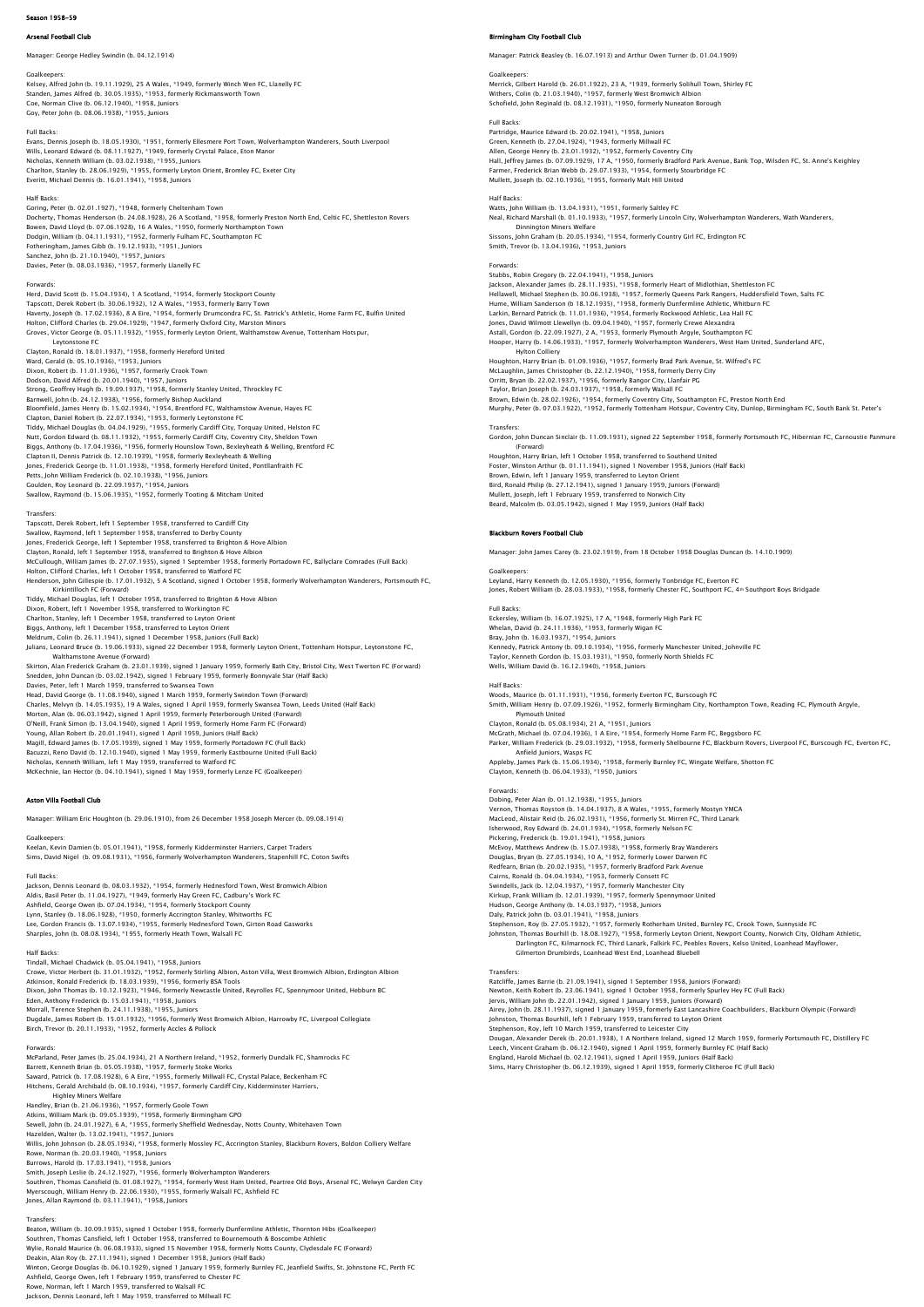### Manager: Ronald Suart (b. 18.11.1920)

Goalkeepers:<br>Farm, George Neil (b. 13.07.1924), 7 A Scotland, \*1948, formerly Hibernian FC, Armadale Thistle<br>Caine, Brian (b. 20.06.1936), \*1957, formerly Accrington Stanley

Full Backs: Garrett, Thomas (b. 28.02.1926), 3 A, \*1944, formerly Horden Colliery Welfare Armfield, James Christopher (b. 21.09.1935), \*1954, Juniors Wright, John (b. 11.08.1926), \*1946, formerly Mossley FC Martin, Barrie (b. 29.09.1935), \*1953, formerly Highfield FC

Half Backs:<br>Kelly, Hugh Thomas (b. 23.07.1923), 1 A Scotland, \*1944, formerly Jeanfield Swifts Kelly, Hugh Thomas (b. 23.07.1923), 1 A Scotland, \*1944, formerly Jeanfield Swifts<br>Grativx, Roy (b. 09.02.1932), \*1953, formerly Taylor Brothers<br>Snowdon, Bryan Victor (b. 01.01.1935), \*1956, Juniors<br>Lowis, Paul Noble (b. 1

### Forwards:

Durie, David George (b. 13.08.1931), \*1952, formerly Oxford FC Perry, William (b. 10.09.1930), 3 A, \*1949, formerly Johannesburg Rangers Charnley, Raymond Ogden (b. 29.05.1935), \*1957, formerly Preston North End, Morecambe FC, Bolton-le-Sands FC<br>Matthews, Stanley (b. 01.02.1915), 52 A, \*1947, formerly Stoke City, Stoke St. Peter's<br>Mudie, John Knight (b. 10. Starkey, Malcolm John (b. 25.01.1936), \*1954, Juniors<br>Gregson, John (b. 17.05.1939), \*1957, formerly Skelmersdale United<br>Fawcett, Roy (b. 20.01.1938), \*1955, Juniors<br>Armstrong, Derek James (b. 16.03.1939), \*1958, Juniors<br>H

Transfers:<br>Singleton, Thomas Wilfred (b. 08.09.1940), signed 1 November 1958, Juniors (Full Back)<br>Haydock, Frank, left 1 December 1958, transferred to Manchester United<br>Green, John (b. 22.05.1939), signed 1 April 1959, for Burrows, Alan (b. 20.10.1941), signed 1 May 1959, formerly Stockport County (Full Back)<br>Hill, Stephen Thomas (b. 15.02.1940), signed 1 May 1959, Juniors (Forward)<br>Kaye, Arthur (b. 09.05.1933), signed 1 May 1959, formerly B

### Bolton Wanderers Football Club

Manager: William Ridding (b. 04.04.1911)

Goalkeepers: Dean, Joseph (b. 04.04.1939), \*1956, Juniors العدد العربي العربي بين المحمد المحمد العربي بين المحمد المحمد المحمد العربي.<br>Son, Edward (b. 29.10.1935), 10 A, \*1952, formerly Haggate FC

### Full Backs:

Edwards, Malcolm (b. 25.10.1939), \*1956, Juniors Banks, Thomas (b. 10.11.1929), 5 A, \*1947, formerly Partridges Bolton<br>Cunliffe, James Graham (b. 16.06.1936), \*1955, Juniors<br>Hartle, Leslie Roy (b. 04.10.1931), \*1951, formerly Bromsgrove Rovers<br>Farrimond, Sydney (b. 17.07

### Half Backs:

Rimmer, Warwick Robert (b. 01.03.1941), \*1958, Juniors Higgins, John Oldfield (b. 15.11.1932), \*1950, formerly Buxton FC Hennin, Derek (b. 28.12.1931), \*1949, formerly Prescot Cables Oxtoby, Richard (b. 05.09.1939), \*1957, Juniors<br>Stanley, Graham (b. 27.01.1938), \*1955, Juniors<br>Edwards, George Bryan (b. 27.10.1930), \*1947, Juniors<br>Edwards, Jeffrey Gordon (b. 14.10.1935), \*1952, Juniors

Forwards:<br>Barnister, Neville (b. 21.07.1937), \*1954, Juniors<br>Barniey, Anthony (b. 08.03.1938), \*1957, formerly Stalybridge Celtic, Bolton Wanderers, Stalybridge Celtic<br>Gubbins, Ralph Grayham (b. 31.01.1932), \*1952, formerl Stevens, Dennis (b. 30.11.1933), \*1950, Juniors<br>Hill, Frederick (b. 17.01.1940), \*1957, Juniors<br>Deakin, Peter (b. 25.03.1938), \*1955, Juniors<br>Taylor, James (b. 02.11.1936), \*1954, Juniors<br>Riley, Brian Francis (b. 14.09.193 Parry, Raymond Alan (b. 19.01.1936), \*1951, Juniors<br>Blackburn, Keith (b. 17.07.1940), \*1958, Juniors<br>Jones, Leslie Albert (b. 09.11.1940), \*1957, Juniors<br>Birch, Brian (b. 09.04.1938), \*1954, Juniors Halliday, Brian (b. 19.01.1938), \*1957, Juniors

Transfers: Halliday, Brian, left 1 October 1958, transferred to Stockport County Bartley, Anthony, left 1 November 1958, transferred to Bury FC Cooper, Charles (b. 14.06.1941), signed 1 May 1959, Juniors (Full Back)

### ev Football Club

Manager: Harold Potts (b. 22.10.1920)

Goalkeepers:<br>Furnell, James (b. 23.11.1937), \*1954, Juniors<br>McDonald, Colin Agnew (b. 15.10.1930), 5 A, \*1948, formerly Hawkshaw St. Mary's<br>Wilkinson, Joseph (b. 08.12.1934), \*1955, formerly West Auckland Town Blacklaw, Adam Smith (b. 02.09.1937), \*1954, Juniors

Full Backs: Cockburn, William Robb (b. 03.05.1937), \*1955, formerly Murton Colliery Welfare Marshall, William (b. 11.07.1936), \*1953, formerly Distillery FC, Lomond Star<br>Angus, John (b. 02.09.1938), \*1955, formerly Amble FC<br>Bracewell, Kenneth (b. 05.10.1936), \*1957, formerly Trawden FC<br>Smith, David Bowman (b. 22. Winton, George Douglas (b. 06.10.1929), \*1947, formerly Jeanfield Swifts, St. Johnstone FC, Perth FC Bennett, George Forest (b. 16.03.1938), \*1955, Juniors

### Half Backs:

Calver, Reginald John (b. 22.09.1938), \*1955, Juniors Cummings, Thomas Smith (b. 12.09.1928), \*1947, formerly Hilton Colliery Welfare, Stanley United Leech, Vincent Graham (b. 06.12.1940), \*1958, Juniors<br>Miller, Brian George (b. 19.01.1937), \*1954, Juniors<br>Talbut, John (b. 20.10.1940), \*1957, Juniors<br>Seith, Robert (b. 09.03.1932), \*1949, formerly Monifieth Tayside<br>Adams Scott, James (b. 07.09.1934), \*1951, Juniors Jackson, Thomas Anthony (b. 16.08.1942), \*1958, Juniors Joyce, Walter (b. 10.09.1937), \*1954, Juniors

### Forwards:

Connelly, John Michael (b. 18.08.1938), \*1956, formerly St. Helens Town McIIroy, James (b. 25.10.1931), 34 A Northern Ireland, \*1950, formerly Glentoran FC, Craigavad FC<br>Shannon, Leslie (b. 12.03.1926), \*1949, formerly Liverpool FC<br>Pointer, Raymond (b. 10.10.1936), \*1957, formerly Dudley Welfa Fenton, Ronald (b. 21.09.1940), \*1957, formerly South Shield FC, West Bromwich Albid<br>Mercellth, Trevor George (b. 25.12.1936), \*1957, formerly Kidderminster Harriers<br>Newlands, Douglas Haigh (b. 29.10.1931), \*1955, formerly

Transfers:<br>Dodd, William, left 1 September 1958, transferred to Workington FC<br>Harland, Stanley Clarence (b. 19.06.1940), signed 1 September 1958, formerly New Brighton FC (Half Back)<br>Shackleton, Alan, left 1 October 1958, Leech, Vincent Graham, left 1 April 1959, transferred to Blackburn Rovers Walker, David (b. 15.10.1941), signed 1 May 1959, Juniors (Half Back) Bracewell, Kenneth, left 1 May 1959, transferred to Tranmere Ro

### Chelsea Football Club

Manager: Edward Joseph Drake (b. 16.08.1912)

Goalkeepers: Robertson, William Gibb (b. 13.11.1928), \*1946, formerly Arthurlie FC Matthews, Reginald Derrick (b. 20.12.1932), 4 A, \*1956, formerly Coventry City, Modern Machine Tools Medlock, Owen Wilfred (b. 08.03.1938), \*1955, Juniors

# Full Backs:

Shellito, Kenneth John (b. 18.04.1940), \*1957, Juniors Whittaker, Richard (b. 10.10.1934), \*1952, formerly St. Mary's FC<br>Devereux, Anthony William John (b. 06.01.1940), \*1957, Juniors<br>Bellett, Walter Ronald (b. 14.11.1933), \*1954, formerly Barking FC<br>Sillett, Richard Peter Tud

# Half Backs

Abrey, Brian Anthony (b. 25.04.1939), \*1956, Juniors Casey, Leonard John (b. 24.05.1931), \*1954, formerly Leyton Orient Mortimore, John Henry (b. 23.09.1934), \*1956, formerly Woking FC McMillan, Eric (b. 02.11.1936), \*1958, Juniors<br>Livingstone, William Rennison (b. 08.02.1929), \*1955, formerly Reading FC, Ardeer Recreation<br>Bradbury, Terence Eugene (b. 15.11.1939), \*1955, Juniors<br>Huxford, Clifford George Dicks, Alan Victor (b. 29.08.1934), \*1951, formerly Millwall FC, Rainham Town, Dulwich Hamlet Scott, Melvyn Douglas (b. 26.09.1939), \*1956, Juniors

Forwards: Allen, Leslie William (b. 04.09.1937), \*1954, formerly Briggs Sports Stubbs, Leslie Levi (b. 18.02.1929), \*1952, formerly Southend United, Great Wakering Rovers<br>Wall, William John (b. 28.10.1939), \*1957, Juniors<br>Bridges, Barry John (b. 29.04.1941), \*1958, Juniors<br>Graeves, James Peter (b. 20 King, Barry (b. 30.03.1935), \*1958, formerly Norton Woodseats<br>Tindall, Ronald Albert Ernest (b. 23.09.1935), \*1953, Juniors<br>Block, Michael John (b. 28.01.1940), \*1957, Juniors<br>Harrison, Michael John (b. 18.04.1940), \*1957, Court, Colin Raymond (b. 03.09.1937), \*1954, Juniors<br>Blunstone, Frank (b. 17.10.1934), 5 A, \*1953, formerly Crewe Alexandra<br>Laverick, Robert (b. 11.06.1938), \*1955, Juniors<br>Blackley, Arthur (b. 31.01.1939), \*1956, Juniors Gibbs, Derek William (b. 22.12.1934), \*1955, Junio Cliss, David Laurence (b. 15.11.1939), \*1956, Juniors Corthine, Peter Alan (b. 19.07.1937), \*1957, formerly Leytonstone FC

Transfers: Tambling, Robert Victor (b. 18.09.1941), signed 1 September 1958, Juniors (Forward) Stubbs, Leslie Levi, left 1 November 1958, transferred to Southend United<br>Devereux, Anthony William John, left 1 November 1958, transferred to Aldershot FC<br>Dicks, Alan Victor, left 1 November 1958, transferred to Southend West Bromwich Albion (Half Back) Bellett, Walter Ronald, left 17 December 1958, transferred to Plymouth Argyle Casey, Leonard John, left 17 December 1958, transferred to Plymouth Argyle Laverick, Robert, left 1 February 1959, transferred to Everton FC<br>Medlock, Owen Wilfred, left 26 February 1959, transferred to Swindon Town<br>Anderton, Sylvan James (b. 23.11.1934), signed 1 March 1959, formerly Reading FC (

n Patrick Carr (b. 23.12.1935), signed 1 March 1959, formerly Motherwell FC, Hamilton Academical, Douglas Water Thistle,<br>Bacey, Terence John, left 1 May 1959, transferred to Plymouth Argyle<br>Stacey, Terence John, left 1 Ma

Court, Colin Raymond, left 1 May 1959, transferred to Torquay United

Bonetti, Peter Philip (b. 27.09.1941), signed 1 May 1959, formerly Worthing FC (Goalkeeper)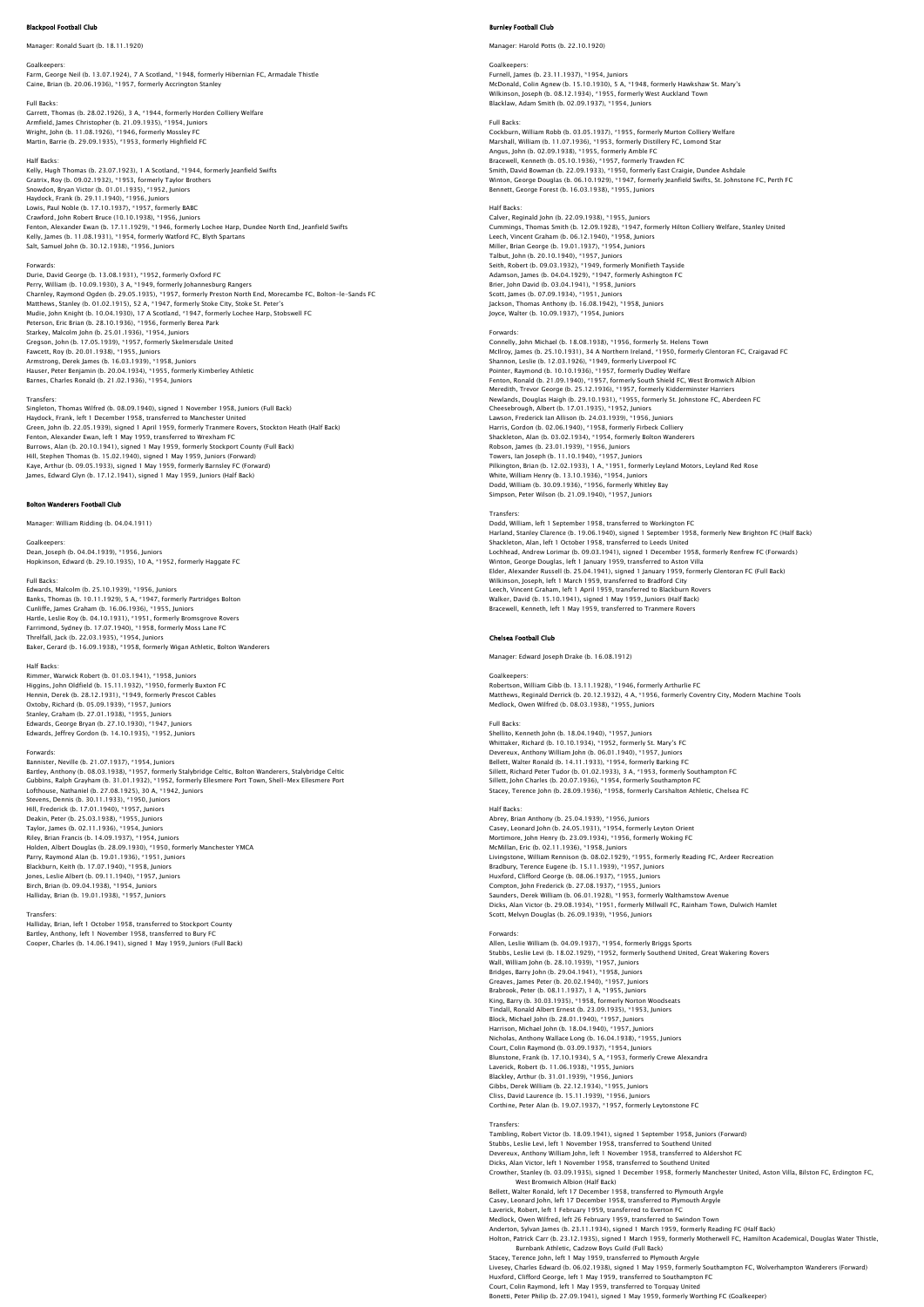### Everton Football Club

Manager: Ian Buchan (b. 1920), from 1 October 1958 John James Carey (b. 23.02.1919)

Goalkeepers:<br>O'Neill, James Anthony (b. 13.10.1931), 15 A Eire, \*1949, formerly Bulfin United<br>Reeves, Thomas Brian (b. 18.02.1939), \*1955, formerly Skelmersdale St. Richard's FC Dunlop, Albert (b. 21.04.1932), 4 A Eire, \*1949, Juniors

### Full Backs:

Griffiths, Bryan (b.. 21.11.1938), \*1956, Juniors Billington, Stanley (b. 23.02.1937), \*1955, Juniors Bentham, Alan (b. 12.09.1940), \*1957, formerly Flint Town United, Liverpool FC Parker, Alexander Hershaw (b. 02.08.1935), 15 A Scotland, \*1958, formerly Falkirk FC, Kello Rovers<br>Sanders, Allan (b. 31.01.1934), \*1956, formerly Manchester City<br>Bramwell, John (b. 01.03.1937), \*1958, formerly Wigan Athle Tansey, James (b. 29.01.1929), \*1948, Juniors

Half Backs<br>King, John Allen (b. 15.04.1938), \*1956, Juniors<br>Jones, Thomas Selwyn (b. 03.04.1929), \*1949, Juniors<br>Labone, Brian Leslie (b. 23.01.1940), \*1957, Juniors<br>Harris, Brian (b. 16.05.1935), \*1954, formerly Port Sunl

### Forwards:

Temple, Derek William (b. 13.11.1938), \*1956, Juniors Hickson, David (b. 30.10.1929), \*1957, formerly Huddersfield Town, Everton FC, Ellesmere Port Town<br>Godfrey, Brian Cameron (b. 01.05.1940), \*1958, formerly Flint Alexandra<br>Kirby, George (b. 20.12.1933), \*1952, Juniors<br>Keele Thomas, Edward (b. 23.10.1932), \*1951, Juniors<br>Clayton, John Michael (b. 28.03.1937), \*1955, Juniors<br>Wignall, Frank (b. 21.08.1939), \*1958, formerly Horwich RMI<br>Williams, George Graham (b. 31.12.1936), \*1956, formerly Brad Moss, Edward (b. 27.10.1939), \*1957, formerly Skelmersdale United, Everton FC O'Hara, Albert Edward (b. 28.10.1935), \*1958, formerly Falkirk FC, Shettleton FC Harris, James (b. 18.08.1933), \*1951, Juniors<br>Hood, John O'Dorman (b. 08.01.1938), \*1956, formerly Shettleston FC<br>Ashworth, Alec (b. 01.10.1939), \*1957, Juniors<br>Harburn, Peter Arthur Patrick (b. 18.06.1931), \*1958, formerl Uxbridge FC Fielding, Alfred Walter (b. 26.11.1919), \*1945, formerly Charlton Athletic, Walthamstow Avenue, Aldsmede FC

### Transfers:

Collins, Robert Young (b. 16.02.1931), 22 A Scotland, signed 1 September 1958, formerly Celtic FC, Pollok FC, Polmadie Hawthorn Juveniles (Forward) Moss, Edward, left 1 October 1958, transferred to Liverpool FC Boner, David (b. 12.10.1941), signed 1 October 1958, Juniors (Forward)<br>Fielding, Alfred Walter, left 1 January 1959, transferred to Southport FC<br>Harburn, Peter Arthur Patrick, left 1 January 1959, transferred to Scunthorpe Williams, George Graham, left 1 February 1959, transferred to Swansea Town O'Brien, George (b. 21.10.1939), signed 1 February 1959, Juniors (Forward)<br>Green, Colin Robert (b. 10.02.1942), signed 1 February 1959, formerly Wrexham FC (Full Back)<br>Laverick, Robert (b. 11.06.1938), signed 1 February 19 Watson, John (b. 02.05.1942), signed 1 May 1959, Juniors (Full Back)

### Leeds United Association Football Club

Manager: Willis Edwards (b. 28.04.1903), from 1 December 1958 William Lampton (b. 02.12.1914), from 1 May 1959 John Taylor (b. 15.02.1914)

Goalkeepers: Burgin, Edward (b.29.04.1927 ), \*1958, formerly Doncaster Rovers, Sheffield United, Alford Town Wood, Royden (b. 16.10.1930), \*1952, formerly Clitheroe FC, New Brighton, Harrowby FC Carling, Terence Patrick (b. 26.02.1939), \*1956, formerly Dawson's P & E Fullerton, George (b. 14.06.1939), \*1958, formerly Glentoran FC

### Full Backs:

Hair, Kenneth Grenville Arthur (b. 16.11.1931), \*1948, formerly Newhall United Dunn, James (23.10.1922), \*1947, formerly Rutherglen Glencairn Ashall, James (b. 13.12.1933), \*1951, formerly Hasland FC

### Half Backs:

Charlton, John (b. 08.05.1935), \*1952, Juniors McConnell, Peter (b. 03.03.1937), \*1954, Juniors Marsden, Jack (b. 17.12.1931), \*1950, formerly Osmondthorpe FC<br>Jones, David Henry (b. 04.08.1937), \*1954, formerly Gloucester City<br>Cush, Wibur (b. 10.06.1928), 16 A Northern Ireland, \*1957, formerly Glenavon FC, Shankill Y Kerfoot, Eric (b. 31.07.1934), \*1949, formerly Stalybridge Celtic

Forwards:<br>Baird, Hugh (b. 14.03.1930), 3 A Scotland, \*1957, formerly Airdrieonians FC, Dalry Thistle FC<br>Leighton, Anthony (b. 27.11.1939), \*1956, formerly Ashley Road FC<br>Hoggart, Dennis Joseph (b. 02.01.1939), \*1957, forme Stowell, Bruce (b. 20.09.1941), \*1957, Juniors<br>Sheavills, James Edward (b. 28.07.1940), \*1958, formerly Cambridge City, Leeds United<br>Overfield, Jack (b. 14.05.1932), \*1953, formerly Yorkshire FC, Ashley Rhopkinsoad Methodi Stalybridge Celitic, Oldham Athletic, Blackburn Rovers, Wellesley FC<br>Francis, Gerald (b. 06.12.1933), \*1957, formerly City & Suburban Johannesburg<br>Meek, George Jackson (b. 15.02.1934), \*1954, formerly Walsall FC, Leeds Uni Kemp, John (b. 11.04.1934), † 1957, formerly Clyde FC, Duntocher Hibs<br>Peyton, Noel (b. 04.1.2.1935), 1 A Eire, \*1958, formerly Shamrock Rovers<br>Forrest, John Robert (b. 13.05.1931), \*1952, formerly Retford Town, Rossington

Henderson, Thomas Wedlock (b. 25.07.1943), \*1958, Juniors

Transfers: Humphries, William McCauley (b. 08.06.1936), signed 1 September 1958, formerly Ards FC, Glentoran FC (Forward) Shackleton, Alan (b. 03.02.1934), signed 1 October 1958, formerly Burnley FC, Bolton Wanderers (Forward) Mitchell, Ronald Gilbert (b. 13.02.1935), signed 1 November 1958, formerly Morecambe FC, Bolton-le-Sands FC, Preston North End (Full Back)

Revie, Donald George (b. 10.07.1927), 6 A, signed 22 November 1958, formerly Sunderland AFC, Manchester City, Hull City,<br>Leicester City, Middlesbrough Swifts (Forward)<br>Stowell, Bruce, left 1 December 1958, transferred to B

Ambler, Roy, left 1 January 1959, transferred to Shrewsbury Town<br>Forrest, John Robert, left 1 February 1959, transferred to Notts County<br>Kilford, John Rouglas (b. 08.11.1938), signed 1 February 1959, formerly Notts County,

Kemp, John, left 1 March 1959, transferred to Barrow FC

Haines, Keith Harry (b. 19.12.1937), signed 1 May 1959, formerly Matlock Town (Half Back)

# Leicester City Football Club

Manager: David Halliday (b. 11.12.1901), from 8 November 1958 Matthew Muirhead Gillies (b. 12.08.1921)

Goalkeepers: Anderson, John (b. 08.12.1929), \*1948, formerly Arthurlie FC MacLaren, David (b. 12.06.1934), \*1957, formerly Dundee FC, St. Johnstone FC, Auchterarder Primrose Sinclair, Harvey Patrick (b. 30.11.1933), \*1956, formerly Cambridge United, Fulham FC, Bournemouth & Boscombe Athletic

Full Backs: Ogilvie, John Forest (b. 28.10.1928), \*1955, formerly Sheffield United, Hibernian FC, Thorniewood United Agnew, David Young (b. 04.08.1939), \*1958, formerly Saxone FC Cunningham, William Edward (b. 20.02.1930), 21 A Northern Ireland, \*1954, formerly St. Mirren FC, Ardrossan Winton Rovers, Tranent FC, Renfrew Waverley<br>Milburn, Stanley (b. 27.10.1926), \*1952, formerly Chesterfield FC, Ashington FC<br>McFarlane, Ian (b. 26.01.1933), \*1958, formerly Chelsea FC, Aberdeen FC, Douglas Water Thistle<br>Chalmers, Leonard Baillie, Joseph (b. 26.02.1929), \*1957, formerly Bristol City, Wolverhampton Wanderers, Celtic FC, St. Roch's FC Half Backs:

n Backs.<br>Iker, Donald Hunter (b. 10.09.1935), \*1955, formerly Tranent FC, Broughton Star McLintock, Francis (b. 28.12.1939), \*1957, formerly Shawfield FC Sjoberg, John (b. 12.06.1941), \*1958, formerly Banks o' Dee<br>Appleton, Colin Harry (b. 07.03.1936), \*1954, formerly Scarborough FC<br>Cartildge, David Thomas (b. 09.04.1940), \*1957, Juniors<br>Knapp, Anthony (b. 13.10.1936), \*195 White, Ian Samuel (b. 20.12.1935), \*1958, formerly Celtic FC, Petershill FC, St. Anthony's Glasgow, Port Glasbow Hibs Currie, John Gemmell (b. 07.04.1939), \*1957, Juniors

Forwards: Hines, Derek Jabez (b. 18.02.1931), \*1948, formerly Moira United Calder, William Carson (b. 28.09.1934), \*1955, formerly Port Clasgow<br>Keyworth, Kenneth (b. 24.02.1934), \*1958, formerly Rotherham United, Wolverhampton Wanderers<br>Wills, Gordon Francis (b. 24.04.1934), \*1958, formerly Rothe Kelly, Bernard (b. 21.10.1932), \*1958, formerly Raith Rovers, Muirkirk FC, Law Hearts Gardiner, William Silcock (b. 15.08.1929), \*1955, formerly Rangers FC, Bo'ness United, Smith & Wellstood Walsh, James (b. 03.12.1930), \*1956, formerly Celtic FC, Bo'ness United, Valleyfield Colliery, Blairhall FC<br>Morris, John (b. 27.09.1923), 3 A, \*1952, formerly Derby County, Manchester United<br>McNeill, John McKeand (b. 24.02 Inverkeithing FC, Pitreave Rovers Riley, Howard (b. 18.08.1938), \*1955, Juniors<br>Punter, Brian (b. 16.08.1935), \*1958, formerly Bromsgrove Rovers, Kidderminster Harriers, Wolverhampton Wanderers<br>Leek, Kenneth (b. 26.07.1935), \*1958, formerly Northampton Tow **Transfers** Slack, Rodney (b. 11.04.1940), signed 1 September 1958, Juniors (Goalkeeper) Sinclair, Harvey Patrick, left 1 September 1958, transferred to Bristol Rovers<br>Gardiner, William Silcock, left 1 November 1958, transferred to Reading FC<br>Norman, Richard (b. 05.09.1935), signed 1 November 1958, formerly Ho (Full Back) Milburn, Stanley, left 1 January 1959, transferred to Rochdale FC Stephenson, Roy (b. 27.05.1932), signed 10 March 1959, formerly Blackburn Rovers, Rotherham United, Burnley FC, Crook Town, Sunnyside FC (Forward) McNeill, John McKeand, left 17 March 1959, transferred to Brighton & Hove Albion

Kelly, Bernard, left 1 April 1959, transferred to Nottingham Forest<br>Banks, Gordon (b. 30.12.1937), signed 1 May 1959, formerly Chesterfield FC, Rawmarsh Welfare, Millspaugh Steelworks (Goalkeeper Calder, William Carson, left 1 May 1959, transferred to Bury FC

### Luton Town Football Club

Manager: Douglas Duncan (b. 14.10.1909), from 18 October 1958 Committee, from 2 May 1959 Sydney William Owen (b. 28.02.1922)

Goalkeepers: Baynham, Ronald Leslie (b. 10.06.1929), 3 A, \*1951, formerly Worcester City Marsh, Wilson Edmund (b. 14.12.1927), \*1957, formerly Charlton Athletic, Erith & Belvedere Collier, Alan Stanley (b. 24.03.1938), \*1955, Juniors

Full Backs: Daniel, Alan Winstone (b. 05.04.1940), \*1958, formerly Bexleyheath & Welling FC Dunne, Seamus (b. 13.04.1930), 12 A Eire, \*1950, formerly Shelbourne FC, Wicklow Town, Drogheda FC McNally, John Brendan (b. 22.01.1935), \*1956, formerly Shelbourne FC Hawkes, Barry (b. 21.03.1938), \*1955, formerly Shotton Colliery Welfare Hawkes, Kenneth Kilby (b. 06.05.1933), \*1951, formerly Shotton Colliery Welfare

### Half Backs:

nair backs:<br>Pacey, David (b. 02.10.1936), \*1956, formerly Hitchin Town<br>Kellv. Terence William John (b. 16.01.1932). \*1950. formerly Vauxhall Motors Luton Kelly, Terence William John (b, 16.01.1932), \*1950, formerly Vauxhall Motors Luton<br>Owen, Sydney William (b. 28.02.1922), 3 A, \*1947, formerly Birmingham City, Birmingham YMCA<br>Morton, Robert Hendry (b. 25.09.1927), \*1946, f Groves, John (b. 16.09.1933), \*1950, Juniors

# Forwards

Bingham, William Laurence (b. 05.08.1931), 36 A Northern Ireland, \*1958, formerly Sunderland AFC, Glentoran FC Dixon, Michael (b. 14.03.1937), \*1957, formerly Hitchin Town, Brighton & Hove Albion, Arsenal FC, Sundon Park Legate, Roland Arthur (b. 04.05.1939), \*1956, formerly Ariesey Town<br>Whitby, Brian Kenneth (b. 21.02.1939), \*1957, formerly Vauxhall Motors Luton, Hitchin Town<br>Brown, Allan Duncan (b. 12.10.1926), 14 A Scotland, \*1957, form

Cummins, George Patrick (b. 12.03.1931), 10 A Eire, \*1953, formerly Everton FC, St. Patrick's Athletic<br>Adam, James (b. 13.05.1931), \*1953, formerly Hibernian FC, Berwick Rangers, Spennymoor United, Aldershot FC, RASC, Blan

# Transfers:

McLeod, George James, left 7 October 1958, transferred to Brentford FC<br>McCann, Albert (b. 01.11.1941), signed 1 April 1959, Juniors (Forward)<br>Kilgannon, John (b. 26.06.1936), signed 1 April 1959, formerly Stenhousemuir FC,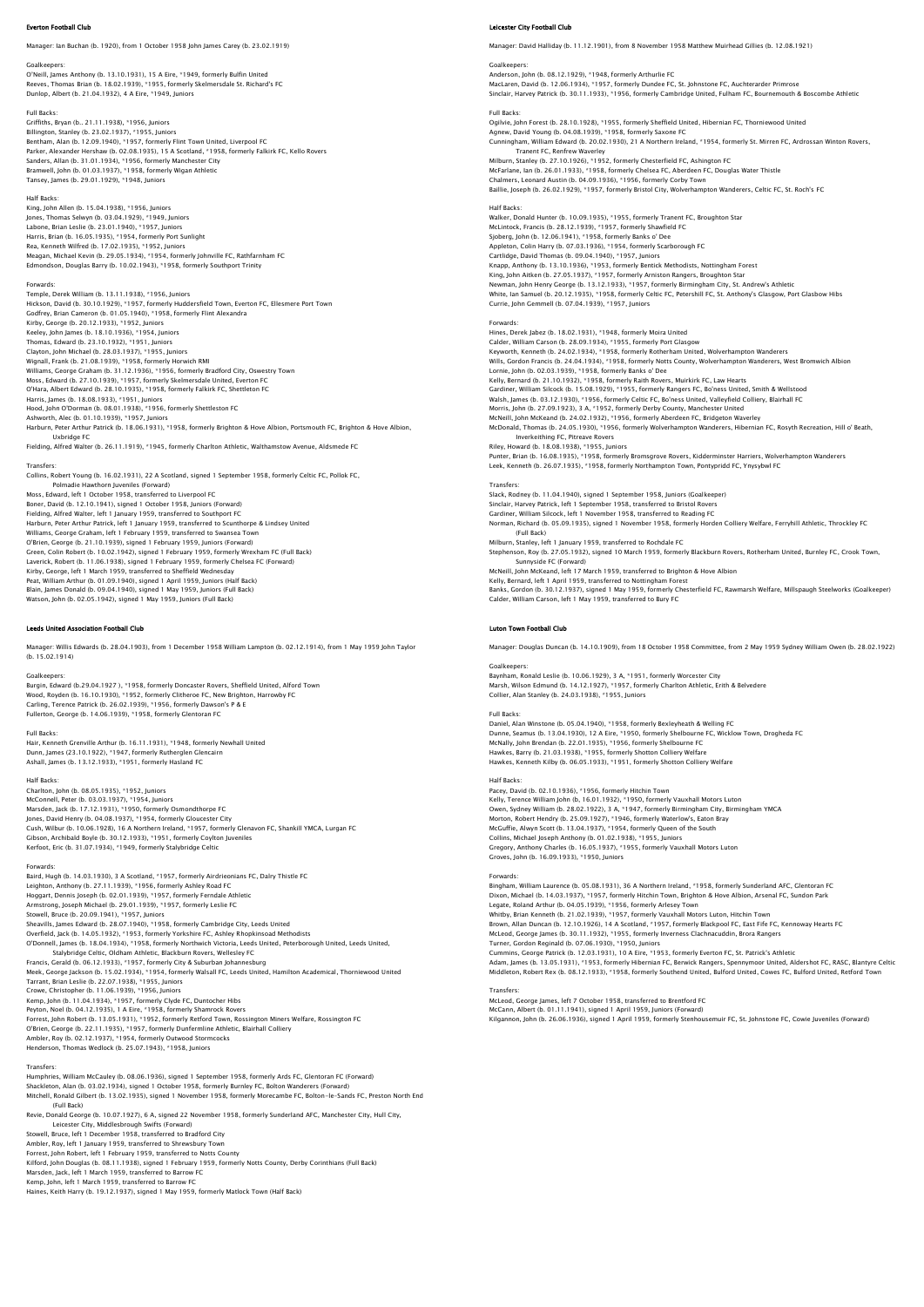### ster City Football Club

Manager: Leslie McDowall (b. 25.10.1912)

Goalkeepers: Trautmann, Bernhard Carl (b. 22.10.1923), \*1949, formerly St. Helens Town Fleet, Stephen (b. 02.07.1937), \*1955, Juniors

Full Backs:<br>Branagan, James Kenneth (b. 27.07.1930), \*1948, formerly North Salfords FC<br>Leivers, William Ernest (b. 29.01.1932), \*1953, formerly Chesterfield FC<br>Little, Roy (b. 01.06.1931), \*1949, formerly Greenwood Victori Horridge, Peter (b. 31.05.1934), \*1952, formerly Newton Heath Parish Church Sear, Reginald Clifford (b. 22.09.1936), \*1957, formerly Oswestry Town Leigh, Peter (b. 04.03.1939), \*1957, formerly Stamford FC MacDonald, Robert (b. 26.10.1935), \*1956, formerly Vale of Leven

Half Backs<br>Cheetham, Roy Alexander John (b. 21.12.1939), \*1956, Juniors<br>Wann, Alexander Halley (b. 20.12.1940), \*1958, formerly Luncarty FC<br>Wannust, Roy (b. 18.09.1926), \*1957, formerly Birmingham City, Sheffield United, H

### Forwards:

Barlow, Colin James (b. 14.11.1935), \*1956, formerly Tarporley FC<br>Sambrook, Raymond (b. 21.05.1933), \*1958, formerly Coventry City, Wednesfield FC<br>Fidler, Denis John (b. 22.06.1938), \*1957, formerly Manchester United Murray, Hugh (b. 03.08.1936), \*1955, formerly Dalry Thistle McAdams, William John (b. 20.01.1934), 6 A Northern Ireland, \*1953, formerly Distillery FC, Burnley FC, Glenavon FC, Banbridge Town<br>Johnstone, Robert (b. 07.09.1929), 17 A Scotland, \*1955, formerly Hibernian FC, Newtongran Kirkman, Alan John (b. 21.06.1936), \*1956, formerly Bacup Borough Pennington, James (b. 26.04.1939), \*1956, Juniors<br>Hayes, Joseph (b. 20.01.1936), \*1953, Juniors<br>Fagan, Fionan (b. 07.06.1930), \*1 A Eire, \*1953, formerly Hull City, Dublin Transport<br>Clarke, Royston James (b. 01.06.1925), 1

Transfers: Clarke, Royston James, left 1 September 1958, transferred to Stockport County McClelland, John Bonar, left 1 September 1958, transferred to Lincoln City<br>Hannah, George (b. 11.12.1928), signed 18 September 1958, formerly Lincoln City, Newcastle United, Linfield FC, Everton FC (Forward) Little, Roy, left 1 October 1958, transferred to Brighton & Hove Albion Greenall, George Edward (b. 05.11.1937), signed 1 November 1958, Juniors (Half Back)<br>Warhurst, Roy, left 1 March 1959, transferred to Crewe Alexandra<br>Kirkman, Alan John, left 1 March 1959, transferred to Rotherham United Colbridge, Clive (b. 27.04.1934), signed 1 May 1959, formerly Crewe Alexandra, Workington FC, York City, Leeds United, Hull City (Forward) Haydock, William Edward (b. 19.01.1936), signed 1 May 1959, formerly Buxton FC, Blackpool FC (Full Back)

### ester United Football Club

Manager: Alexander Matthew Busby (b. 26.05.1909)

Goalkeepers: Gregg, Henry (b. 25.10.1932), 14 A Northern Ireland, \*1957, formerly Doncaster Rovers, Coleraine FC, Linfield Swifts, Linfield Rangers Wood, Raymond Ernest (b. 11.06.1931), 3 A, \*1949, formerly Darlington FC, Newcastle United Gaskell, John David (b. 05.10.1940), \*1956, Juniors Clayton, Gordon (b. 03.11.1936), \*1953, Juniors

Full Backs:<br>Jones, Frnest Peter (b. 30.11.1937), \*1955, formerly Wolverhampton Wanderers Jones, Ernest Peter (b. 30.11.1937), \*1955, formerly Wolverhampton Wanderers<br>Foulkes, William Anthony (b. 05.01.1932), 1 A, \*1951, formerly Whiston FC<br>Greaves, Ian Denzil (b. 26.05.1932), \*1953, formerly Buxton FC, Oldham Holland, Eric Reginald (b. 23.01.1940), \*1957, Juniors

### Half Backs

Goodwin, Frederick (b. 28.06.1933), \*1953, Juniors Crowther, Stanley (b. 03.09.1935), \*1958, formerly Aston Villa, Bilston FC, Erdington FC, West Bromwich Albion Brennan, James Seamus Anthony (b. 06.05.1937), \*1955, Juniors English, Robert Harold (b. 19.04.1939), \*1957, Juniors<br>McGuinness, Wilfred (b. 25.10.1937), \*1954, Juniors<br>Cope, Ronald (b. 05.10.1934), \*1951, Juniors<br>Harrop, Robert (b. 25.08.1936), \*1954, formerly Benchill FC Bratt, Harold (b. 08.10.1939), \*1957, Juniors

Forwards:<br>Scanion, Albert Joseph (b. 10.10.1935), \*1952, Juniors<br>Giles, Michael John (b. 06.01.1940), \*1957, formerly Home Farm FC, Leprechauns FC, Stella Maris FC<br>Webster, Colin (b. 17.07.1932), 4 A Wales, \*1952, formerly Viollet, Dennis Sydney (b. 20.09.1933), \*1950, Juniors<br>Rudd, William Thomas (b. 13.12.1941), \*1958, formerly Stalybridge Celtic, Manchester United<br>Taylor, Ernest (b. 02.09.1925), 1 A, \*1958, formerly Blackpool FC, Newcastl Hunter, Reginald John (b. 25.10.1938), \* 1956, formerly Colwyn Bay<br>Lawton, Norbert (b. 25.03.1940), \*1958, Juniors<br>Elms, James Brian (b. 16.09.1940), \*1958, Juniors<br>Peason, Mark (b. 28.10.1939), \*1957, Juniors<br>Brookes, Col Dawson, Alexander Downie (b. 21.02.1940), \*1957, Juniors

Transfers:<br>Quixall, Albert (b. 09.08.1933), 5 A, signed 18 September 1958, formerly Sheffield Wednesday (Forward)<br>Webster, Colin, left 7 October 1958, transferred to Swansea Town Bradley, Warren (b. 20.06.1933), signed 1 November 1958, formerly Bishop Auckland (Forward)<br>Crowther, Stanley, left 1 December 1958, transferred to Chelsea FC<br>Haydock, Frank (b. 29.11.1940), signed 1 December 1958, formerl Wood, Raymond Ernest, left 1 December 1958, transferred to Huddersfield Town Brookes, Colin, left 1 May 1959, transferred to Barnsley FC

# tie United Football Club

Manager: Charles Mitten (b. 17.01.1921)

Goalkeepers:<br>Simpson, Ronald Campbell (b. 11.10.1930), \*1951, formerly Third Lanark, Queen's Park FC<br>Harker, Christopher Joseph (b. 29.06.1937), \*1958, formerly Consett FC, Newcastle United, West Allotment Celtic, Backwort Mitchell, Stewart Anderson (b. 03.03.1933), \*1953, formerly Glasgow Blenburb

# Full Backs: Ferguson, Robert Burnitt (b. 08.01.1938), \*1955, formerly Dudley Welfare McMichael, Alfred (b. 01.10.1927), 36 A Northern Ireland, \*1949, formerly Linfield FC, Cliftonville FC McKinney, William (b. 20.07.1936), \*1956, formerly Wallsend St. Luke's, Wallsend Rising Sun<br>Keith, Richard Matthewson (b. 15.05.1933), 7 A Northern Ireland, \*1956, formerly Linfield FC, 33rd Old Boys<br>Whitehead, Robert (b.

# Half Backs:

Thompson, William (b. 05.01.1940), \*1957, Juniors Scott, Malcolm Ernest (b. 08.05.1936), \*1955, formerly Cleadon FC<br>Scoular, James (b. 11.01.1925), 9 A Scotland, \*1953, formerly Portsmouth FC, Gosport Borough, Edinburgh Waverley,<br>Livingston Station Redhead, William Sylvester (b. 10.10.1935), \*1954, formerly George Angus FC Wimshurst, Kenneth Pinkney (b. 23.03.1938), \*1957, formerly South Shields FC<br>Stokoe, Robert (b. 21.09.1930), \*1947, formerly Spen FC<br>Franks, Albert John (b. 13.04.1936), \*1953, formerly Sunderland AFC, Boldon Colliery Welf Forwards: Eastham, George (b. 23.09.1936), \*1956, formerly Ards FC Hale, Kenneth Oliver (b. 18.09.1939), \*1956, formerly Everton FC<br>Tait, Alexander (b. 28.11.1933), \*1953, Juniors<br>Wright, John William (b. 04.03.1931), \*1958, formerly Leicester City, Blackpool FC<br>Evans, Reginald (b. 18.03.

Spears, Alan Frederick (b. 27.12.1938), \*1956, Juniors McGuigan, John Joseph (b. 29.10.1932), \*1958, formerly Southend United, St. Mirren FC, Bo'ness FC, Muirkirk FC Mitchell, Robert Carmichael (b. 16.08.1924), 2 A Scotland, \*1949, formerly Third Lanark, Boys Brigade, Market-Star FC<br>Bell, John Russell (b. 17.10.1939), \*1956, formerly Evenwood Town Bottom, Arthur Edwin (b. 28.02.1930), \*1958, formerly York City, Sheffield United, Sheffield YMCA Curry, William Morton (b. 12.10.1935), \*1953, Juniors Taylor, John Henry (b. 05.10.1935), \*1958, formerly Fulham FC, Newcastle United, Crawcrook Albion<br>Young, Richard (b. 13.07.1939), \*1957, formerly Usworth FC<br>Davies, Ellis Reginald (b. 27.05.1929), 2 A Wales, \*1951, formerl Hughes, Gordon (b. 19.06.1936), \*1956, formerly Tow Law Town, Easington Lane, Fatfield FC<br>Malcolm, Walter Grant Lees (b. 25.10.1940), \*1957, formerly Dalkeith Thistle<br>Folland, Robert (b. 03.12.1940), \*1958, Juniors

### **Transfers**

Mitten, John (b. 30.03.1941), signed 1 September 1958, formerly Mansfield Town (Forward)<br>Harvey, Bryan Robert (b. 26.08.1938), signed 1 September 1958, formerly Wisbech Town, March Town (Goalkeeper)<br>Allchurch, Ivor John (b Wimshurst, Kenneth Pinkney, left 1 November 1958, transferred to Gateshead FC<br>Dalton, George (b. 04.09.1941), signed 1 November 1958, Juniors (Full Back)<br>Marshall, Terence William James (b. 26.12.1935), signed 1 December 1

Manager: William Henry Walker (b. 29.10.1897)

Goalkeepers:<br>Thomson, Charles Richard (b. 02.03.1930), \*1957, formerly Chelsea FC, Clyde FC, Blairgowrie FC<br>Sharratt, Harold (b. 16.12.1929), \*1958, formerly Bishop Auckland, Oldham Athletic, Bishop Auckland, Blackpool FC, Yorkshire Amateurs, Wigan Athletic Lightening, Arthur Douglas (b. 01.08.1936), \*1956, formerly Queen's Park Durban

Full Backs:<br>McDonald, Joseph (b. 10.02.1929), 2 A Scotland, \*1958, formerly Sunderland AFC, Falkirk FC, Bellshill Athletic<br>Hutchinson, John Arthur (b. 01.06.1921), \*1943, Juniors<br>Thomas, Geoffrey (b.21.02.1926 ), \*1943, Ju Whare, William Frederick (b. 14.05.1924), \*1947, Juniors

Half Backs: Burkitt, John Orgill (b. 19.01.1926), \*1947, formerly Darlaston FC Palmer, Calvin Ian (b. 21.10.1940), \*1958, formerly Skegness Town Morley, William (b. 30.07.1925), \*1945, formerly Mapperley Celtic McKinlay, Robert (b. 10.10.1932), \*1949, formerly Bowhill Rovers<br>Watson, Peter Frederick (b. 15.04.1934), \*1955, Juniors<br>Gill, John Barry Anthony (b. 03.03.1941), \*1958, Juniors<br>Whitefoot, Jeffrey (b. 31.12.1933), \*1958, f

Forwards:<br>Joyce, Christopher (b. 19.04.1933), \*1956, formerly Vale of Leven<br>Quigley, John (b. 28.06.1935), \*1957, formerly Celtic FC, St. Anthony's Glasgow<br>Dwight, Royston Edward (b. 09.01.1933), \*1958, formerly Fulham FC, Morrison, Robert Crosson (b. 16.02.1933), \*1958, formerly Rangers FC, Falkirk FC, Dalry Thistle Gray, William Patrick (b. 24.05.1927), \*1957, formerly Burnley FC, Chelsea FC, Leyton Orient, Dinnington Colliery, Gateshead FC,<br>Baily, Edward Francis (b. 06.08.1925), 9 A, \*1956, formerly Port Vale, Tottenham Hotspur, Che Walker, Michael (b. 27.11.1940), \*1958, Juniors<br>Wilson, Thomas (b. 15.09.1930), \*1951, formerly Cinderhill Colliery<br>Imlach, James John Stewart (b. 06.01.1932), 4 A Scotland, \*1955, formerly Derby County, Bury FC, Lossiemou

Transfers:<br>Lightening, Arthur Douglas, left 1 November 1958, transferred to Coventry City<br>Armstrong, John (b. 05.09.1936), signed 1 November 1958, formerly Barrow FC, Bellshill Athletic, Armadale Thistle (Goalkeeper) Baily, Edward Francis, left 1 December 1958, transferred to Leyton Orient Fraser, William Alexander (b. 24.02.1929), 2 A Scotland, signed 1 December 1958, formerly Sunderland AFC; Airdrieonians FC, Third Lanark, Stirling FC, Cowie FC (Goalkeeper)<br>Kelly, Bernard (b. 21.10.1932), signed 1 April 1959, formerly Leicester City, Raith Rovers, Muirkirk FC, Law Hearts (Forward)<br>Patrick, Roy (b. 04.12.1935), signed 1 May 1959 Cobb, Walter William (b. 29.09.1940), signed 1 May 1959, formerly Ransome & Marles (Forward)

Simcoe, Kenneth Edward, left 1 May 1959, transferred to Coventry City

Evans, Reginald II, left 1 March 1959, transferred to Charlton Athletic Ryan, John Joseph (b. 16.10.1930), signed 1 March 1959, formerly Charlton Athletic, Chippenham Town (Forward)<br>Folland, Robert, left 1 May 1959, transferred to Hartlepool FC<br>Hodgson, Kenneth (b. 19.01.1942), signed 1 May 19 Nottingham Forest Football Club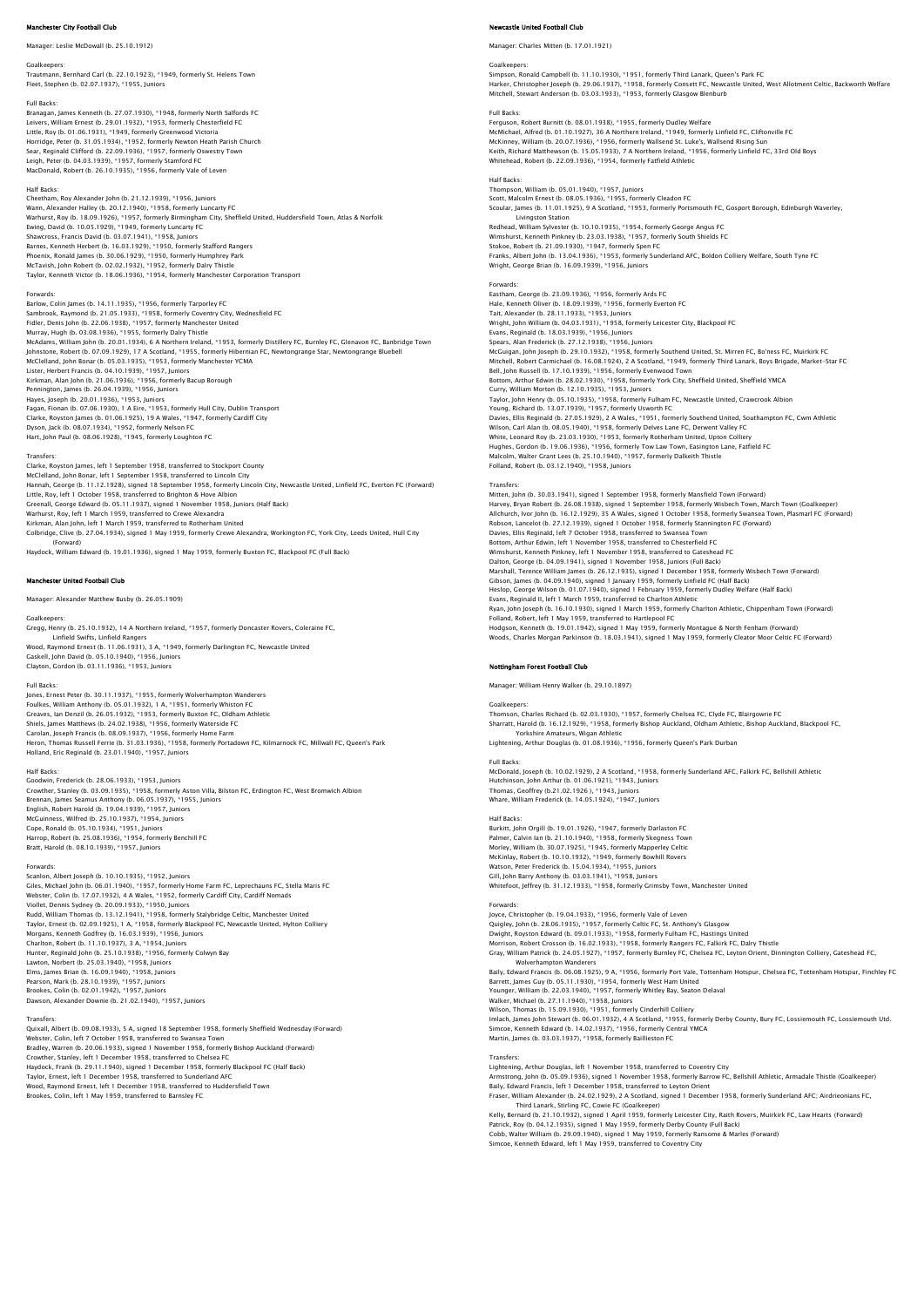# Portsmouth Football Club

Manager: Frederick James Arthur Cox (b. 01.11.1920)

Davidson, Dennis James (b. 18.05.1937), \*1954, Juniors

Goalkeepers: Uprichard, William Norman McCourt (b. 20.02.1928), 19 A Northern Ireland, \*1952, formerly Swindon Town, Arsenal FC, Distillery FC, Glenavon FC

Brown, Frederick (b. 06.12.1931), \*1958, formerly West Bromwich Albion, Aldershot FC, Leytonstone FC<br>Barnett, George Alan Samuel (b. 04.11.1934), \*1955, formerly Croydon FC

Full Backs: Gunter, Philip Edward (b. 06.01.1932), \*1949, Juniors McChee, Thomas Edward (b. 10.05.1929), \*1954, formerly Wealdstone FC<br>Mansell, John (b. 22.08.1927). \*1953, formerly Cardiff City, Brighton & Hove Albion, Manchester United<br>Morrison, William (b. 10.10.1939), \*1958, formerly

Half Backs Carter, Brian (b. 17.11.1938), \*1956, formerly Weymouth FC<br>Chapman, Samuel Edward Campbell (b. 16.02.1938), \*1958, formerly Mansfield Town, Shamrock Rovers<br>Casey, Thomas (b. 11.03.1930), 10 A Northern Ireland, \*1958, forme Leeds United, Bangor FC, Belfast YMCA, Clara Park, Comber FC<br>Dickinson, James Wiliam (b. 24.04.1925), 47 A, \*1944, formerly Alton FC<br>Hayward, Carl Basil (b. 07.04.1928), \*1958, formerly Northwood Heath<br>Neave, Ian James Gor

Forwards:<br>Harris, Derek Harold (b. 02.11.1933), \*1958, formerly Newport County, Undy United<br>Dougan, Alexander Derek (b. 20.01.1938), 1 A Northern Ireland, \*1957, formerly Distillery FC Crawford, Raymond (b. 13.07.1936), \*1954, Juniors<br>Govan, Alexander (b. 16.06.1929), \*1958, formerly Birmingham City, Plymouth Argyle, Bridgeton FC<br>Barnard, Henry Michael (b. 18.07.1933), \*1951, formerly Gosport Borough<br>Ste Gordon, John Duncan Sinclair (b. 11.09.1931), \*1949, formerly Hibernian FC, Carnoustie Panmure<br>Weddle, Derek Keith (b. 27.12.1935), \*1956, formerly Sunderland AFC<br>Keir, Colin William (b. 14.01.1938), \*1955, Juniors<br>Lovett, Albury, William Frederick (b. 10.08.1933), \*1951, Juniors

Transfers: Crawford, Raymond, left 1 September 1958, transferred to Ipswich Town Govan, Alexander, left 1 September 1958, transferred to Plymouth Argyle Saunders, Ronald (b. 06.11.1932), signed 3 September 1958, formerly Gillingham FC, Tonbridge FC, Everton FC (Forward) Cutler, Reginald Victor (b. 17.02.1935), signed 12 September 1958, formerly Bournemouth & Boscombe Athletic,<br>West Bromwich Albion (Forward) West Bromwich Albion (Forward)<br>Gordon, John Duncan Sinclair, left 22 September 1958, transferred to Birmingham City<br>Stenhouse, Alexander, left 1 November 1958, transferred to Southend United<br>Barnett, George Alan Samuel, le

### Preston North End Football Club

Manager: Clifford Samuel Britton (b. 29.08.1909)

Goalkeepers:<br>Else, Frederick (b. 31.03.1933), \*1953, formerly Wigan Athletic, Axwell Park, Standish St. Wilfred's<br>Lynne, Michael George Anthony (b. 20.30.1938), \*1956, Juniors<br>Kelly, Alan James Alexander (b. 05.07.1936), 2 Heys, Michael (b. 23.06.1938), \*1957, Juniors

Full Backs:<br>Heyes, Kenneth (b. 04.01.1936), \*1957, formerly Everton FC<br>Cunningham, William Carruthers (b. 22.02.1925), 8 A Scotland, \*1949, formerly Airdrieonians FC, Dunfermline Athletic, Crossgates Primrose

Walton, Joseph (b. 05.06.1925), \*1948, formerly Manchester United<br>Wilson, John Robert (b. 08.09.1928), \*1950, formerly Burscough FC<br>O'Neill, John Nicholas (b. 08.09.1935), \*1958, formerly Drumcondra FC

# Half Backs:<br>Milne, Cordon (b. 29.03.1937) \*1956, Juniors

Milne, Gordon (b. 29.03.1937), \*1956, Juniors<br>Mattinson, Harry (b. 20.07.1925), \*1949, formerly Middlesbrough FC, Sunderland AFC, South Shields Parkside<br>Wylie, John Edward (b. 25.09.1936), \*1957, formerly Huddersfield Town Dunn, Joseph (b. 20.09.1925), \*1951, formerly Clyde FC, Springburn United, Glasgow Ashfield<br>Smith, James Alexander Grant (b. 16.10.1937), \*1955, formerly Arbroath FC<br>Singleton, Anthony Joseph (b. 30.03.1936), \*1955, Junior

Forwards:<br>Finney, Thomas (b. 05.04.1922), 74 A, \*1940, Juniors<br>Baxter, James Cunningham (b. 08.11.1925), \*1952, formerly Barnsley FC, Dunfermline Athletic, Crossgates Primrose<br>Thompson, Thomas (b. 10.11.1928), 2 A, \*1955,

Bolton Wanderers, Farrington Villa<br>Mayers, Derek (b. 24.01.1935), \*1957, formerly Everton FC<br>Harris, George (b. 24.08.1936), \*1957, formerly Craghead FC, South Shields FC, West Stanley, Annfield Plain FC<br>Hatsell, Dennis (b Portwood, Clifford (b. 17.10.1937), \*1955, formerly Manchester Athletic<br>Taylor, Samuel McGregor (b. 23.09.1933), \*1955, formerly Falkirk FC, Dunipace FC, Cowie FC<br>Alston, Alexander George (b. 26.02.1937), \*1955, formerly N

Evans, Raymond Peter (b. 21.06.1933), \*1951, Juniors

Transfers: Fullam, John Rowan (b. 22.03.1940), signed 1 October 1958, formerly Home Farm FC (Half Back) Barton, John Birchall (b. 27.04.1942), signed 1 December 1958, Juniors (Goalkeeper) Heys, Michael, left 1 March 1959, transferred to Barrow FC .<br>eddon, David (b. 24.04.1936), signed 1 April 1959, formerly Dundee FC, Kilwinning Rangers (Forward)

### m Hots

Manager: James Anderson (b. 30.11.1893), from 11 October 1958 William Edward Nicholson (b. 26.01.1919)

Goalkeepers:<br>Ditchburn, Edwin George (b. 24.10.1921), 6 A, \*1938, formerly Northfleet, Tottenham Hotspur<br>Reynolds, Ronald Sidney Maurice (b. 02.06.1928), \*1950, formerly Aldershot FC Smith, Frank Anthony (b. 30.04.1936), \*1954, formerly Colchester Casuals Hollowbread, John Frederick (b. 02.01.1934), \*1952, formerly Enfield FC

Full Backs: Baker, Peter Robert (b. 24.08.1934), \*1953, Juniors Hopkins, Melvyn (b. 07.11.1934), 18 A Wales, \*1952, formerly Ystrad FC Henry, Ronald Patrick (b. 17.08.1934), \*1952, formerly Radbourne FC, Harpenden Town, Luton Town<br>Hills, John Raymond (b. 24.02.1934), \*1953, formerly Gravesend & Northfleet<br>Barton, Kenneth Rees (b. 20.09.1937), \*1956, Junio Tharme, Derek (b. 19.08.1938), \*1956, formerly Whitehaven FC

Half Backs:<br>Iley, James (b. 15.12.1935), \*1957, formerly Sheffield United, Pontefract FC, Moorthorpe St. Joseph's<br>Blanchflower, Robert Dennis (b. 10.02.1926), 38 A Northern Ireland, \*1954, formerly Aston Villa, Barnsley FC Sharpe, Frederick Charles (b. 11.11.1937), \*1956, Juniors Clayton, Edward (b. 07.05.1937), \*1957, formerly Eton Manor Lee, Norman Thomas (b. 29.05.1939), \*1957, Juniors

# Forwards:

Jones, Clifford William (b. 07.02.1935), 22 A Wales, \*1958, formerly Swansea Town Dunmore, David Gerald Ivor (b. 18.02.1934), \*1954, formerly York City, Cliftonville Minors Harmer, Thomas Charles (b. 02.02.1923), \*1948, formerly Finchley FC, Tottenham Hotspur<br>Smith, Robert Alfred (b. 22.02.1933), \*1955, formerly Chelsea FC<br>Dyson, Terence Kent (b. 29.11.1934), \*1955, formerly Scarborough FC<br>Ha Stokes, Alfred Frederick (b. 03.10.1932), \*1953, formerly Clapton FC Brooks, John (b. 23.12.1931), 3 A, \*1953, formerly Reading FC, Mount Pleasant<br>Ireland, Jeffrey John Charles (b. 01.12.1935), \*1957, formerly Finchley FC<br>Aitchison, Barrie George (b. 15.11.1937), \*1955, Juniors

### Transfers:

Mackay, David Craig (b. 14.11.1934), 2 A Scotland, signed 1 March 1959, formerly Heart of Midlothian, Hutchison Vale FC, Newtongrange Star, Slateford Athletic (Half Back)<br>Worley, Leonard Francis (b. 27.06.1937), signed 1 May 1959, formerly Wycombe Wanderers, Charlton Athletic, Wycombe Wanderers<br>(Forward)

# West Bromwich Albion Football Club

Manager: Victor Frederick Buckingham (b. 23.10.1915)

Goalkeepers: Potter, Raymond John (b. 07.05.1936), \*1958, formerly Crystal Palace, Beckenham FC, Millwall FC Jackman, Clive Edward James (b. 21.02.1936), \*1957, formerly Aldershot FC Daley, Thomas Edward (b. 15.11.1933), \*1958, formerly Huddersfield Town, Grimsby Town

Full Backs: Cram, Robert (b. 19.11.1939), \*1957, Juniors Howe, Donald (b. 12.10.1935), 11 A, \*1952, formerly Wolverhampton Wanderers<br>Williams, Graham Evan (b. 02.04.1938), \*1955, formerly Burnley FC, Rhyl Athletic, Burnley FC<br>Williams, Stuart Grenville (b. 09.07.1930), 14 A Wale Wood, Brian Thomas (b. 08.12.1940), \*1958, formerly Hamworthy Athletic Finch, Derek (b. 29.07.1940), \*1957, Juniors

### Half Backs:

Setters, Maurice Edgar (b. 16.12.1936), \*1955, formerly Exeter City Drury, Charles Edward (b. 04.07.1937), \*1955, formerly FH Lloyd's Bradley, Ronald John (b. 24.04.1939), \*1956, Juniors Kennedy, Joseph Peter (b. 15.11.1925), \*1948, formerly Altrincham FC, Freelands Gravesend, Millwall FC, Brentford FC,<br>Cleator Moor Celtic<br>Styles, Arthur John (b. 29.10.1939), \*1956, Juniors Cooke, Barry Anthony (b. 22.01.1938), \*1955, formerly Erdington Albion Barlow, Raymond John (b. 17.08.1926), 1 A, \*1944, formerly Garrards FC, Swindon Town Dudley, James George (b. 24.08.1928), \*1946, formerly Albright FC

### Forwards

Robinson, Eric Michael (b. 01.07.1935), \*1957, formelry Altrincham FC Allen, Ronald (b. 15.01.1929), 5 A, \*1950, formerly Port Vale FC Fenton, Ronald (b. 21.09.1940), \*1958, Juniors Burnside, David Gort (b. 10.12.1939), \*1957, formerly Bristol City<br>Kevan, Derek Tennyson (b. 06.03.1935), 11 A, \*1953, formerly Bradford Park Avenue, Sheffield United, Ripon City, Ripon YMCA<br>Hogg, Derek (b. 04.11.1930), \*1 Newton Heath Whitehouse, Brian (b. 08.09.1935), \*1952, formerly Vono Sports<br>Whale, Raymond (b. 23.02.1937), \*1954, formerly West Bromwich CA<br>Robson, Robert William (b. 18.02.1933), 5 A, \*1956, formerly Fulham FC, Southampton FC, Middle Langley Park FC Jackson, Alec (b. 29.05.1937), \*1954, formerly WG Allen's, Tipton St. John's Campbell, James Charles (b. 11.04.1937), \*1955, formerly Maidenhead FC<br>Forrester, Anthony Charles (b. 14.01.1940), \*1957, Juniors<br>Smith, Keith Wilson (b. 15.09.1940), \*1958, Juniors<br>Woolford, Michael Elijah George (b. 29.0 Jarman, Harold James (b. 04.05.1939), \*1957, formerly Victoria Athletic, Chippenham United, West Bromwich Albion, Clifton Villa<br>Horobin, Roy (b. 10.03.1935), \*1952, formerly Walsall Wood, Erdington Albion

Transfers: Horobin, Roy, left 1 November 1958, transferred to Notts County Lovati, John (b. 23.08.1941), signed 1 December 1958, formerly Erdington Albion (Forward)<br>Robinson, Eric Michael, left 1 January 1959, transferred to Rotherham United<br>Forrester, Anthony Charles, left 1 April 1959, transfer